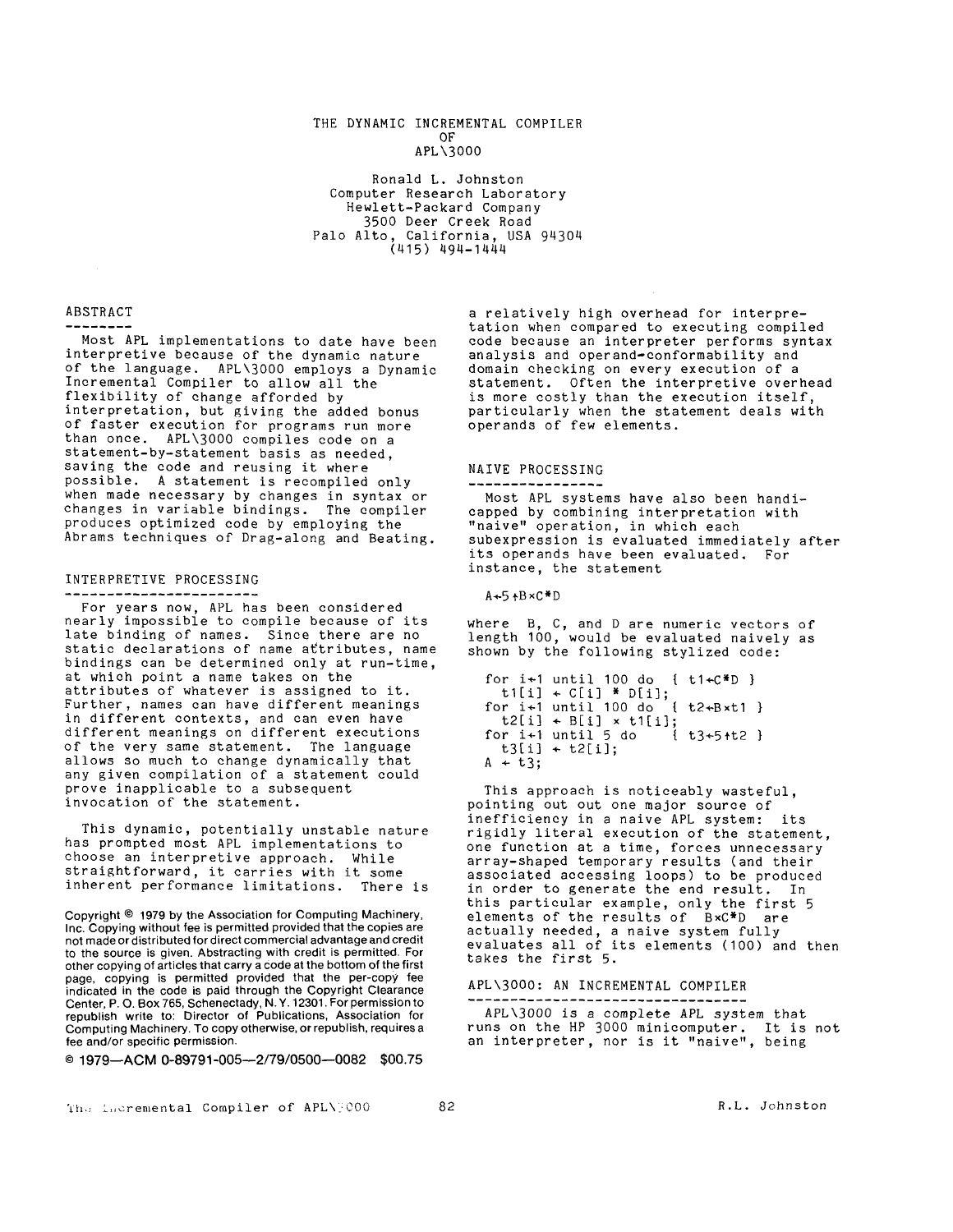instead a dynamic incremental compiler which uses the techniques of Drag-along and Beating to produce optimized code. These techniques will be more fully described later in the paper. The flexible, interactive nature of the language has not been changed to accommodate compilation; there have been no restrictions placed on the language. APL\3000 appears to be a "standard" APL interpreter, with few hints that it is really a compiler. Calculator mode input is immediately compiled and executed, as are Quad-input and the argument to the Execute function. User-defined functions are dynamically compiled statement-by-statement. The code produced is then saved for subsequent invocations.

By not compiling a statement until its execution is demanded, it is possible to overcome APL's lack of name declarations. Code can be generated that matches the specific run-time attributes of each name. This technique has the beneficial consequence of also leaving some statements uncompiled: those that have never been executed.

The idea of dynamically compiling code for APL is not entirely new. It has been employed by at least one interpretive APL system as a technique for faster processing of some primitive functions. However, its application was in a naive setting, and the object code was simply discarded after its single execution because it could *not* be guaranteed valid later.

# SIGNATURE CODE AND BINDING ERRORS

Recognizing the potential variability of name bindings, the APL\3000 compiler hedges against any attribute changes that would invalidate the compiled code. In addition to the working code, it produces a preamble block of "SIGNATURE CODE" which specifies and checks the assumptions bound into the working code. Though signature and working code will be discussed as if they were physically separate entities, this is really only a conceptual distinction. They are actually just two components of a single code block, with the block's signature always preceding the block's working code as below.

| Signature | Working |  |  |  |  |  |
|-----------|---------|--|--|--|--|--|
| Code      | Code    |  |  |  |  |  |
|           |         |  |  |  |  |  |

On re-execution of a statement's code block, the signature code is executed first to test the validity of the working code which follows. If the signature assertions are satisfied, then the working code is executed with no further interpretive overhead. However, if the signature code finds that the working code is no longer valid, the code "breaks", causing a "BINDING ERROR." The dynamic compiler is then *automatically* invoked to produce code for the new *situation.* Figure I illustrates this process.

At the heart of this strategy is the assumption that most APL statements are "well-behaved" - that is, they do not really exercise the dynamic nature of the language. If this is the case, then the code that is generated will remain valid over several, perhaps all, executions of a statement. However, if this proves not to be the case, it is certainly not desirable to be continually recompiling a given statement;



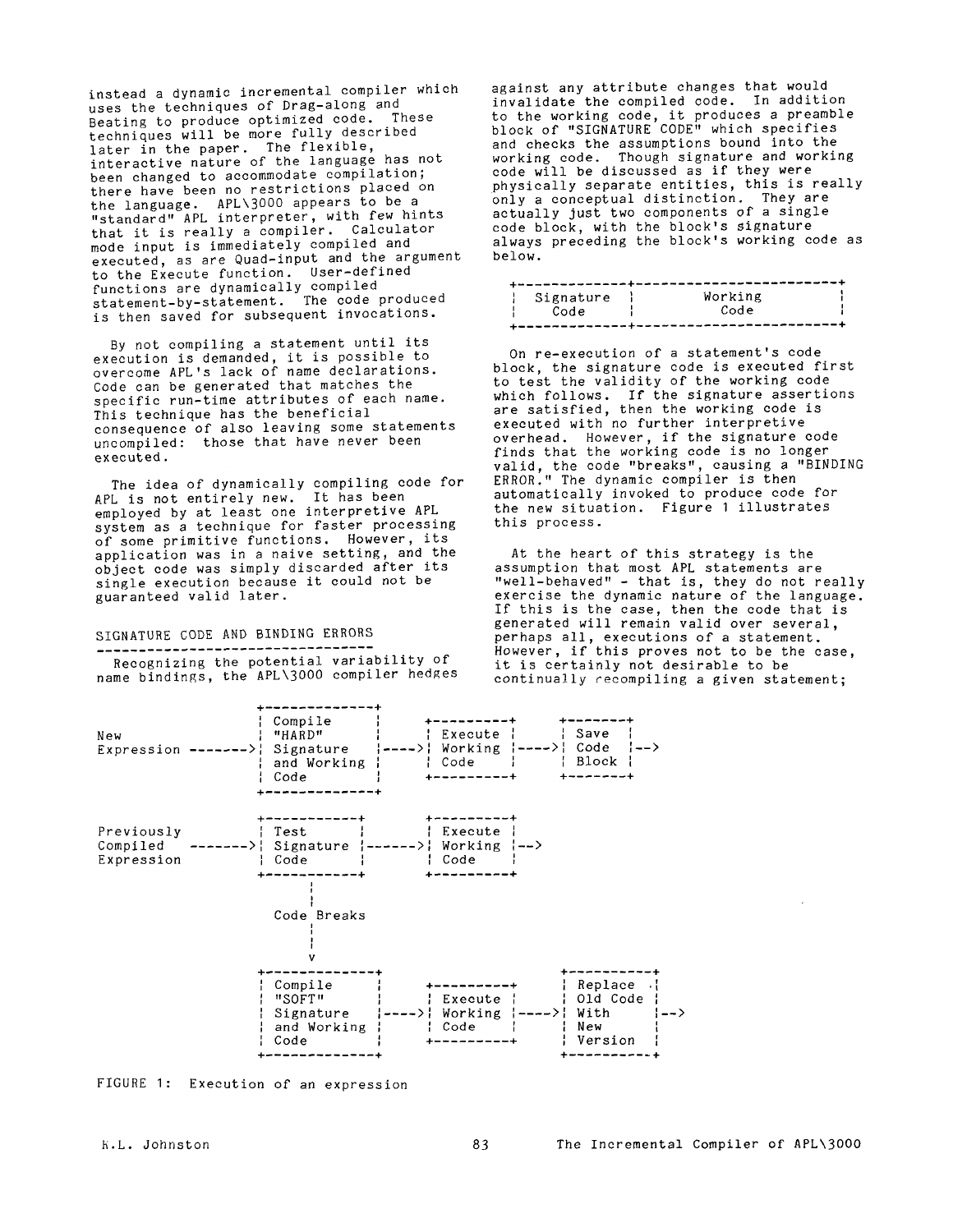the cost of compiling is too high, and this would reduce APL\3000 to the equivalent of an interpreter. To avoid this, the dynamic compiler takes the defensive measure of changing the type of code it emits for that statement.

#### HARD AND SOFT CODE . \_ \_ \_ \_ \_ \_ \_ *\_ \_ \_ \_ \_ \_ \_* .

Signature code is actually a collection of assertions about the identifiers involved in an expression. These assertions specify, for each identifier, the attributes which were current at compile time and which must remain unchanged for the working code to be valid. Two general types of identifier bindings are made in compiling expressions; these are reflected by two types of working code and hence two types of signature code: "Hard" and "Soft."

HARD code is the type of code initially emitted for an expression. Here, to gain the fastest possible execution, certain attributes of identifiers and their data descriptors are bound at compile-time as constants which are not expected to change: I) rank, 2) rho, 3) machine representation, and 4) data storage layout. This prevents the expression's working code from having to make run-time computations of such things as subscripting polynomials, loop induction steps and limits, subscript range limits, and so on. If re-execution of this code fails later because an identifier changed attributes, then that identifier is assumed to be unstable (in the current expression, anyway) and the second type of code - soft code - is generated by the incremental compiler for any of the expression's computations involving that identifier.

SOFT code is less specifically tailored to the current attributes of the offending identifier. Rank determines the maximum number of nested loops needed to access a variable's data, so it continues to be bound into the code. Representation dictates the type of machine instructions needed to deal with the data, so it too is bound into the code. The soft signature for the identifier will assert that both I) rank and 2) machine representation are unchanged since the code was compiled. All other attributes of the identifier are allowed to change from one invocation of the code to the next without causing the code to break. Soft code is less efficient than hard code because it requires more housekeeping computation and more indirection through the Attribute Table, but the lost efficiency rarely approaches the cost of repeated recompilation.

### DRAG-ALONG AND BEATING

APL\3000 produces non-naive code by employing two optimization strategies conceived by Philip Abrams in 1970. In his doctoral thesis [I], he described two processes, "Drag-along" and "Beating", which might be used to dramatically improve APL performance for large array operands.

DRAG-ALONG is the process of deferring operations on array expressions as long as possible. As more global context is recognized, it can often lead to simplification or optimization of the original expression. The most common optimization results from detecting a sequence of operations that can share the same evaluation loops, reducing both the number of loops and the number of array-shaped temporaries created.

BEATING substitutes data-descriptor manipulation for brute force data copying in many selection functions - a selection function being one which rearranges or selects data without changing its values. Abrams elaborated the concept of using data descriptors to indicate how a block of linear storage is to be accessed in order to exhibit a particular rank, shape, and ordering. He further showed that if the data descriptors were separated from the storage they apply to, then the functions Take, Drop, Reverse, Transpose, and Subscripting by a scalar or Arithmetic Progression Vector (APV, also called "J-vectors") could be implemented with no data movement. By applying a set of transformations to the original data's descriptor in these cases, a new descriptor can be calculated which properly indicates the selected data, and which shares the data block with its original owner.

APL\3000 implements this DESCRIPTOR CALCULUS, attaching a reference count to each data block. In this way, operations on one variable (which must not alter others by side effect) can detect sharing and acquire a private copy of the data block if necessary. As an illustration, if A is the 5-element numeric vector 1.1 2.2 3.3 4.4 5.5, and B is assigned the Reversal of A, they would share A's data block:

| REF A $[1]$ A $[2]$ A $[3]$ A $[4]$ A $[5]$ |  | +-----+-----+------+-----+---+---+---                                                                                                                                                                                                         |  |
|---------------------------------------------|--|-----------------------------------------------------------------------------------------------------------------------------------------------------------------------------------------------------------------------------------------------|--|
|                                             |  | $\begin{array}{cc} \cdot & 2 \\ \cdot & \cdot & 1 \end{array}$ + 1 . 1 $\begin{array}{cc} 2 & .2 \\ \cdot & 3 \end{array}$ + 3 . 3 $\begin{array}{cc} 1 & .4 \\ \cdot & 4 \end{array}$ + 5 . 5 $\begin{array}{cc} 1 \\ \cdot & 5 \end{array}$ |  |
| COUNT B[5] B[4] B[3] B[2] B[1]              |  |                                                                                                                                                                                                                                               |  |

Beating may interact with drag-along by restricting the scope of a deferred operation to produce only the pertinent elements of the result. Applying these strategies to the example given earlier,

#### A÷5÷BxC\*D

APL\3000 would generate the following (stylized) code:

```
for i+1 until 5 do { t1+5+B\times C*D }
  t1[i] + B[i] \times C[i] * D[i];A + t1:
```
Note that Drag-along enabled the naive approach's 3 loops with 3 temporaries to be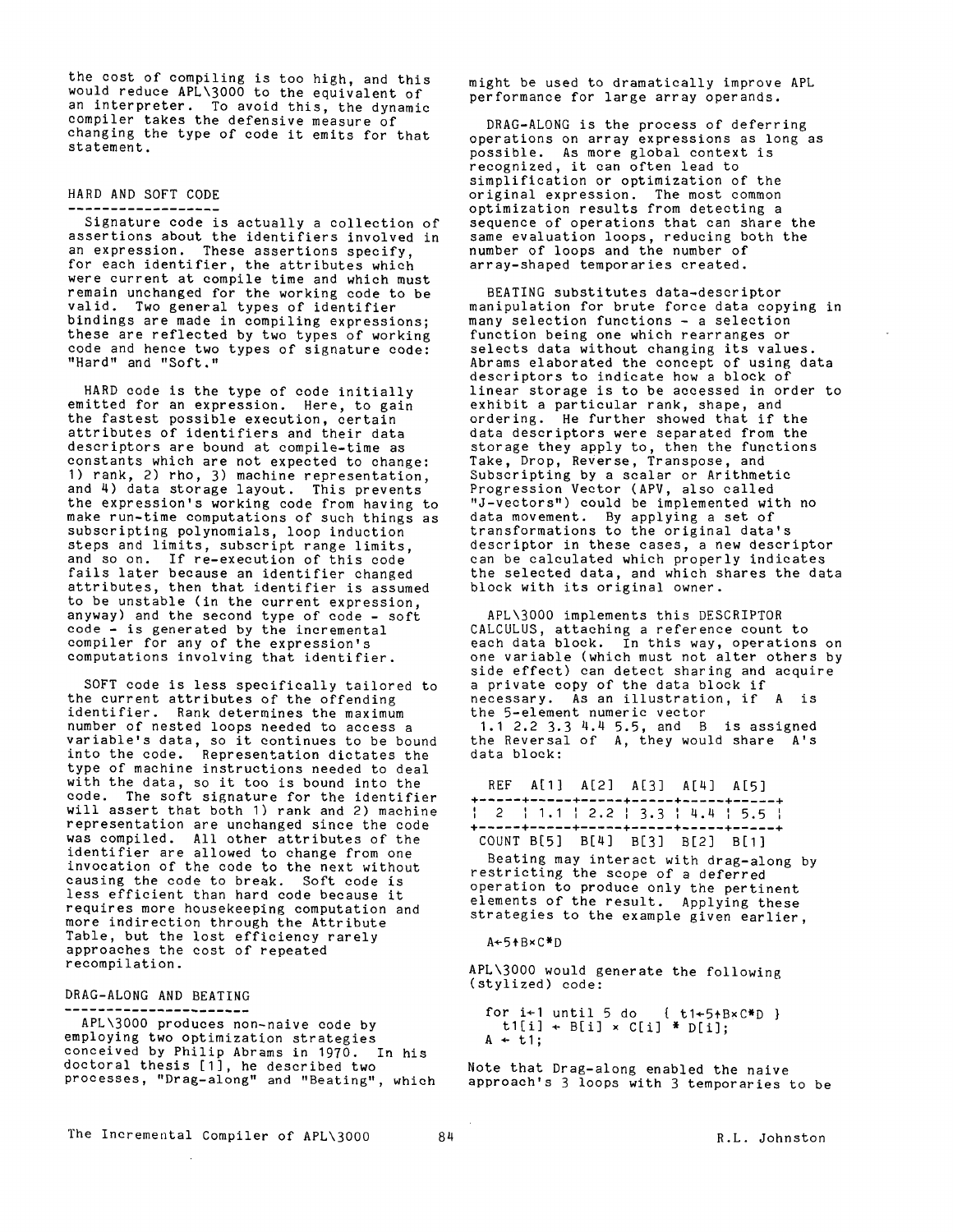merged into I loop with I temporary, and Beating allowed the loop to be limited to 5 elements rather than 100.

THE COMPILATION PROCESS ----------------------

Compilation is a 3-step process which flows roughly as follows:

SOURCE  $\leftarrow$  > TREE  $\leftarrow$  > FOLIATED TREE  $\leftarrow$  > E-CODE (1) (2)  $(2)$ 

The first step is to perform a SYNTAX ANALYSIS of the statement, scanning the tokenized source, referring to the Attribute Table to find the current name bindings. The result of this step is an ordered set of expression trees. The statement may need to be split into more than one expression tree in order to avoid side effects which would give unpredictable results. Function calls, assignment statements, and shared-variable accesses all have the ability to change the current attributes of identifiers. The compiler must isolate any of these from the processing of the rest of the statement in order to generate code which cannot invalidate itself. Figure 2 shows the expression tree for a statement which requires only I tree.



FIGURE 2: Expression Tree for  $ANS \leftarrow \wedge /P=\Phi P$ (P a variable; value immaterial)

With the syntax of the statement determined, the next compilation step is called FOLIATION. This is the contextgathering process of tree traversal during which the drag-along and beating strategies are applied. The result is a much fuller tree in which each node has attached to it information describing the shape, representation, and the accessing methods of its result.

Two types of auxiliary description nodes are used to represent this information. One, the "RRR" node, describes the general structure of an item: I) Rank (number of dimensions), 2) Rho (size of each dimension), and 3) Representation (machine data type). The other, the "DELOFF" node, indicates the data-access information for an item: I) DEL (steps for each coordinate), and 2) OFFset (location of its logical first element).

During foliation, the expression tree is traversed leaf-to-root, with all subtrees of a node being visited before the node itself. This guarantees that a full description of each of the node's operands is available to the compiler as it foliates that node. If the node being foliated is a leaf (constant or identifier), the required descriptive information is immediately available from either the Attribute Table or the Constant Block. As an identifier node is foliated, its signature code is placed into the object code block to indicate the attributes which are being bound into its RRR and DELOFF nodes. A given identifier has a signature emitted for it only once during the tree traversal, regardless of how many times it appears in the tree.

As the tree traversal continues, the leaf descriptions are pushed upwards towards the root of the tree, each function node causing the descriptions they inherit to be changed according to their defined effect on their operands. Note that the foliation process is not concerned with actual values of variables, simply with their structure and accessing information.

If the node to be foliated is a function for which beating can be performed, its RRR and DELOFF nodes are derived by modifying those of its operands according to the subscript calculus defined by Abrams.

Foliation continues until either the root of the tree has been reached or a function node has been reached for which there is no operand value-independent way of predicting the structure of its result. In either case the foliated tree (or subtree) is ready for the next compilation step, "Code Generation." Figure 3 shows Figure 2's tree after foliation.

The CODE-GENERATION process is performed by traversing the fully-foliated tree again. this time working from the root of the tree towards its leaves. By utilizing the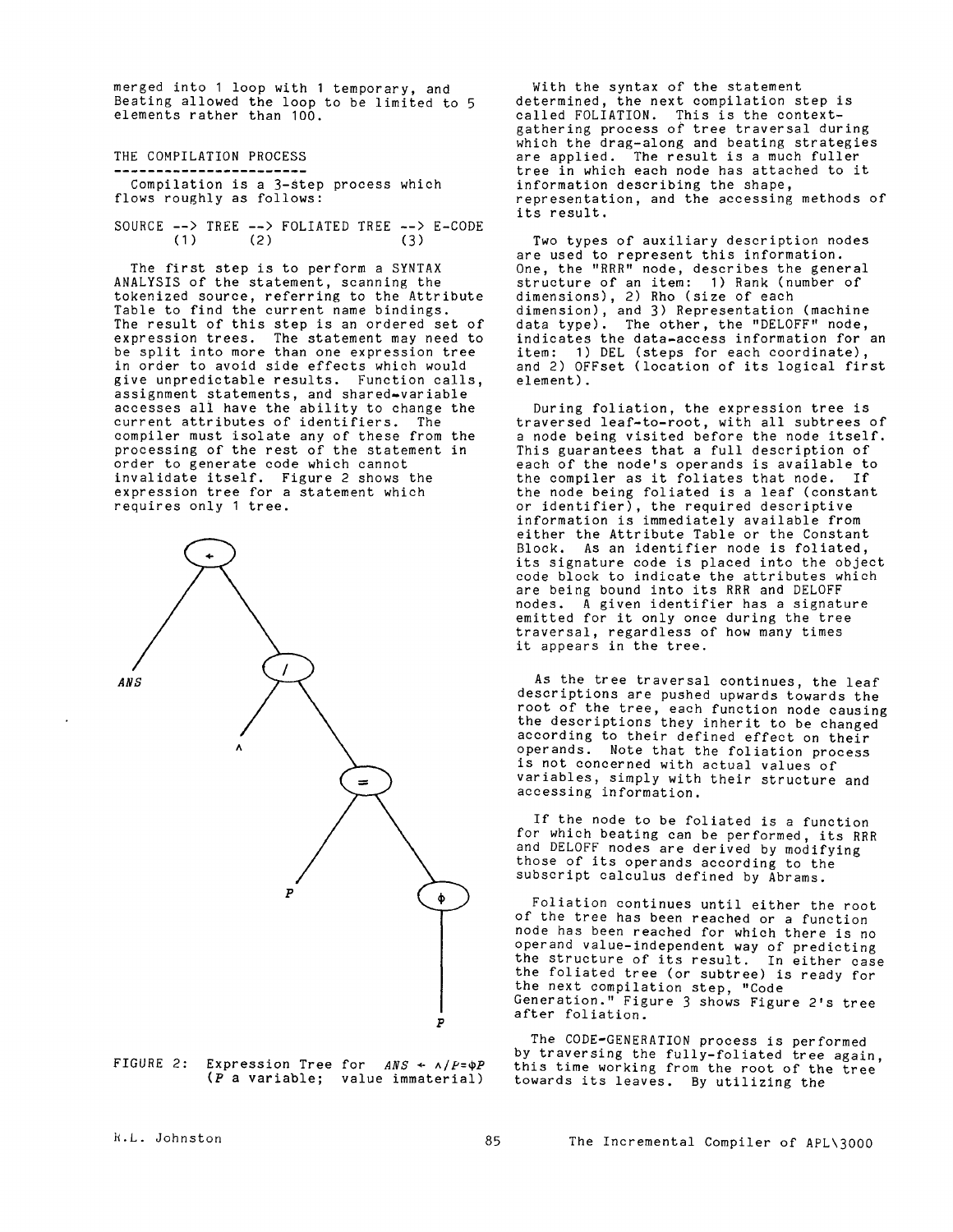

context information that has been attached to the tree in the form of RRR and DELOFF nodes, non-naive code is generated. This means that all the optimizations described earlier are applied: loop merging, reduction of temporaries, evaluation of only the required results, and producing the results of selection functions by descriptor calculus alone.

Functions which will require loops to be generated in order to step through non-scalar operands are examined to see if their loops can be shared with those of other functions. If they have identical DELOFF descriptions, then their loops can be merged into one set. Multi-dimensional operands could potentially require several nested loops - one for each dimension. However, it is often the case that such loops can be collapsed into fewer loops because the operand's data access is very regular (row-major order, for instance).

After the looping structures have been decided upon, the code within the loops is generated by traversing the tree. Starting at the tree's root and working towards its leaves, each function node is visited and its corresponding machine-instruction

sequence is emitted into the Code Block. This traversal continues until all nodes of the expression tree have been visited and their corresponding instructions emitted. Every instruction which has the possibility of failing (e.g., divide could fail by dividing by 0), has associated with it a source pointer by which the source token in error might be identified. When the codegeneration process has been completed, the resultant code block is passed to the E-machine for execution. Figure 4 shows the Hard code generated from the foliated tree of Figure 3.

#### EXECUTION: THE E-MACHINE

Our original intent was that the compiler produce HP 3000 code. However, it soon became clear that the machine architecture made this an impractical approach. The HP 3000 is a "pure-code".machine which strictly enforces the distinction between "code" and "data". It does not allow one to generate code (which is data to the compiler) and immediately view the result as executable code. Instead, it is necessary to invoke the operating system's Linker/Loader in order to put the code into a form the